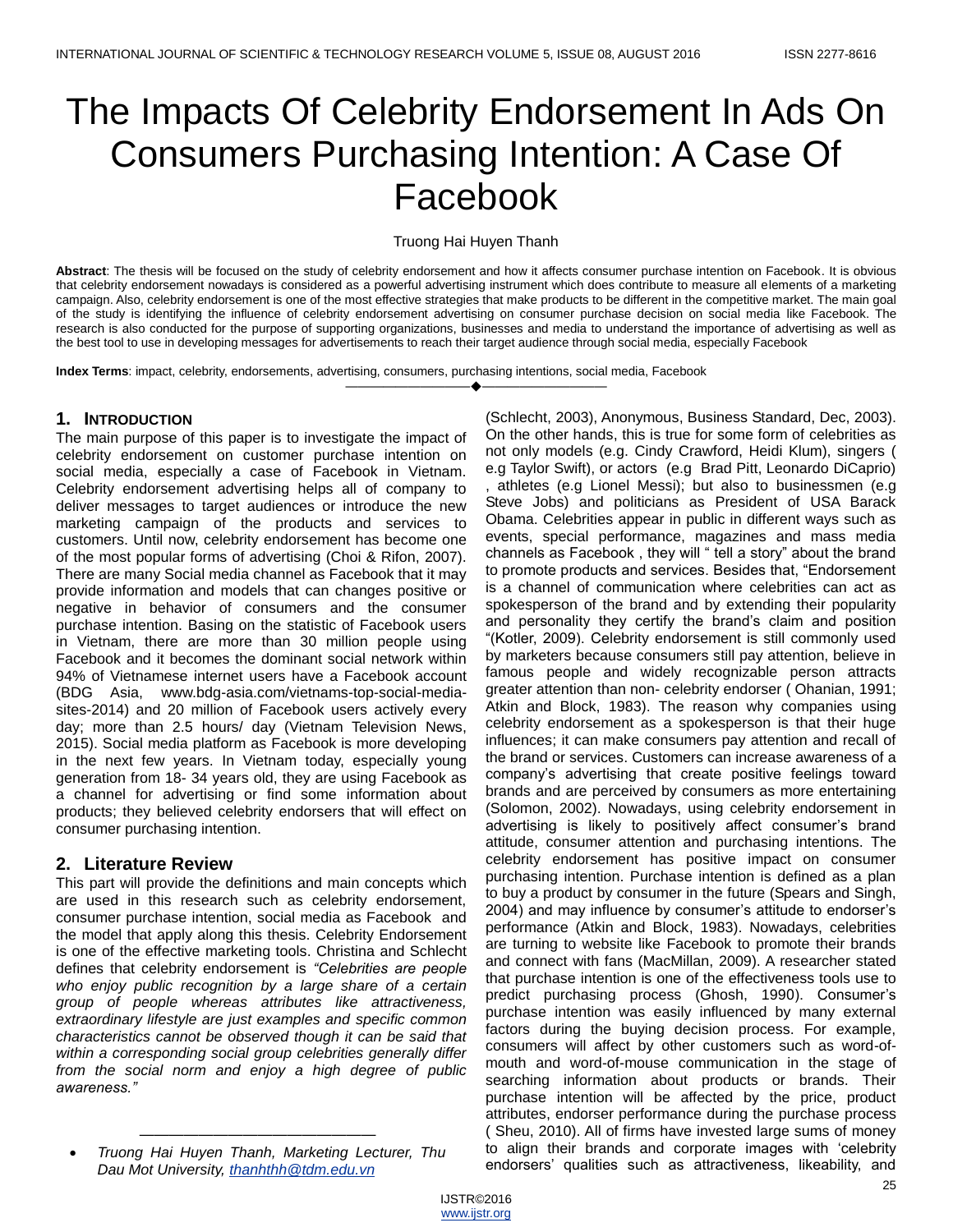trustworthiness (Atkin and Block, 1983). On the other hand, according to Ohanian (1990), the credibility of celebrity is considered to consist of three constructs: attractiveness, trustworthiness, and expertise.

#### **2.1 Trustworthiness**

―Trustworthiness is the trust paradigm in communication is the listener's degree of confidence in and level of acceptance of, the speaker and the message" (Sallam, 2012). More specifically, another researcher concluded that trustworthiness can be also defined as "the honesty, integrity and believability the endorser possesses" (Van der Waldt, 2009). Ohanian (1990) said that it is the degree of confidence consumers place in a communicator's intent to convey the assertions she/he considers most valid. More importantly, the trustworthy communicator was persuasive, whether an expert or not. Much of the literature supports the positive effect of trustworthiness on purchase intention. Therefore, companies try to find endorsers who are widely seen as trustful and who are seen as honest, believable and dependable (Shimp, 2002). There is also ample evidence that TV advertising, including celebrity endorsement, plays a dominant role in shaping product preference. Ross et al. (1984) showed how using celebrities to endorse a product could increase preference for that product and their belief that the celebrity was an expert on its subject. Because of the developing of digital and information technology, Facebook is become an effective tool of "celebrity endorser" using to attract consumers; based on their comment and feedback or a status about every brand products.

#### **2.2 Expertise**

According to many researchers, expertise is "the degree to which the endorser is perceived to have the adequate knowledge, experience or skills to promote the product‖ (Van der Waldt, 2009). On the other hand, Erdogan (1999) mentioned that expertise in endorser credibility refers to knowledge, experience, and skills with regard to the advertised brand and the expertise of the endorser is not vitally important unless consumers perceive it to be so. Expertise is role of consumer decision making process to receive increasing research attention lately. Expertise consists of two types of knowledge. Firstly, it is the type deals with how knowledge is structured and processed, and includes the related functions of cognition, encoding, retrieval, and information usage in the performance of a choice task. The second type deals with the content relating to the decision problem, i.e. knowledge about the different alternatives available for choice (Brucks 1986; Dacin and Mitchell 1986). Finally, expertise seems to be essential in the real life situations when consumers buy a valuable products or services. For example; when buying house, customers require the sellers that they have to answer any related question about these products. It means that the seller have to be an expert in their products or services.

#### **2.3 Attractiveness**

Attractiveness is an important component of source credibility. The attractiveness scale consists of the semantic differentials of unattractive – attractive, not classy – classy, ugly – beautiful, plain – elegant, sexy – not sexy. Attractiveness is the stereotype of positive associations to a person and not only entails physical attractiveness but also other characteristics such as personality and athletic ability (Erdogan, 1999). The

attractiveness also creates a positive attitude related to the consumers' purchase intention (Clow, 2006). It is convinced that attractiveness has a closely relationship with the willingness to buy. A study showed that consumers were more likely paying attention on products endorsed by celebrities compared to non famous endorsers (Till B. D., 2000).

# **3. Methodology**

In this research, the main objective was to examine if source credibility of celebrity endorsers had any effects on consumers' purchase intention. A conceptual framework was developed, which was presented in Figure. On the other hand of the framework, it illustrated the three dimensions of source credibility model, which were ‗Trustworthiness', ‗Expertise' and ‗Attractiveness'. This research was conducted with a view to study the impact of celebrities' endorsement on Facebook advertising on the buying behavior of citizens in Vietnam. To achieve this objective, the following hypotheses were framed:



H0: Celebrity endorsement positively affects Vietnamese consumers' purchase intention of brand or products on Facebook.

H1: Attractiveness will have more impact on Facebook purchase intention of Vietnamese consumers.

# **4. Data Analysis**

The questionnaire is consisted 2 parts in order to collect adequate information from the respondents. These sections include consumers' purchase intention under the concept of celebrity endorsement, source credibility model. The first part mainly focuses on using components of source credibility model to determine the consumers' purchase intention. All of the questions will be constructed under like scale which includes 6 answers from strongly disagrees to strongly agree. On the other part, there will be question related to source credibility model. The question aims to determine the most credible source among the three dimensions (trustworthiness, expertise and attractiveness). The study will be conducted with a sample of 60 participants in Binh Duong Province. Participants are as students, officers and others. Convenience sampling was utilized in this study in order to meet the targets because of flexible time and budget constraints. There are two kinds of survey including online and offline surveys to collect the needed information. Online survey mainly focused on young respondents in Binh Duong Province, by using social media network as Facebook . Offline survey is all about older people who are really hard to reach to only using the internet. The questionnaire includes 20 questions was given to 60 participants both online and offline. The online survey mainly focuses on young participants who highly access the internet. The offline survey was conducted in supermarkets, public areas, and university in Binh Duong Province. This survey is more suitable for those who are older and difficult to approach through the internet. All the attributes related to ―Trustworthiness‖ were subjected to the reliability test. The Cronbach's alpha of the test was 0.82 that is considered as acceptable. In addition, the value was lower than 0.4 which means these items were not related to the scale as a whole.